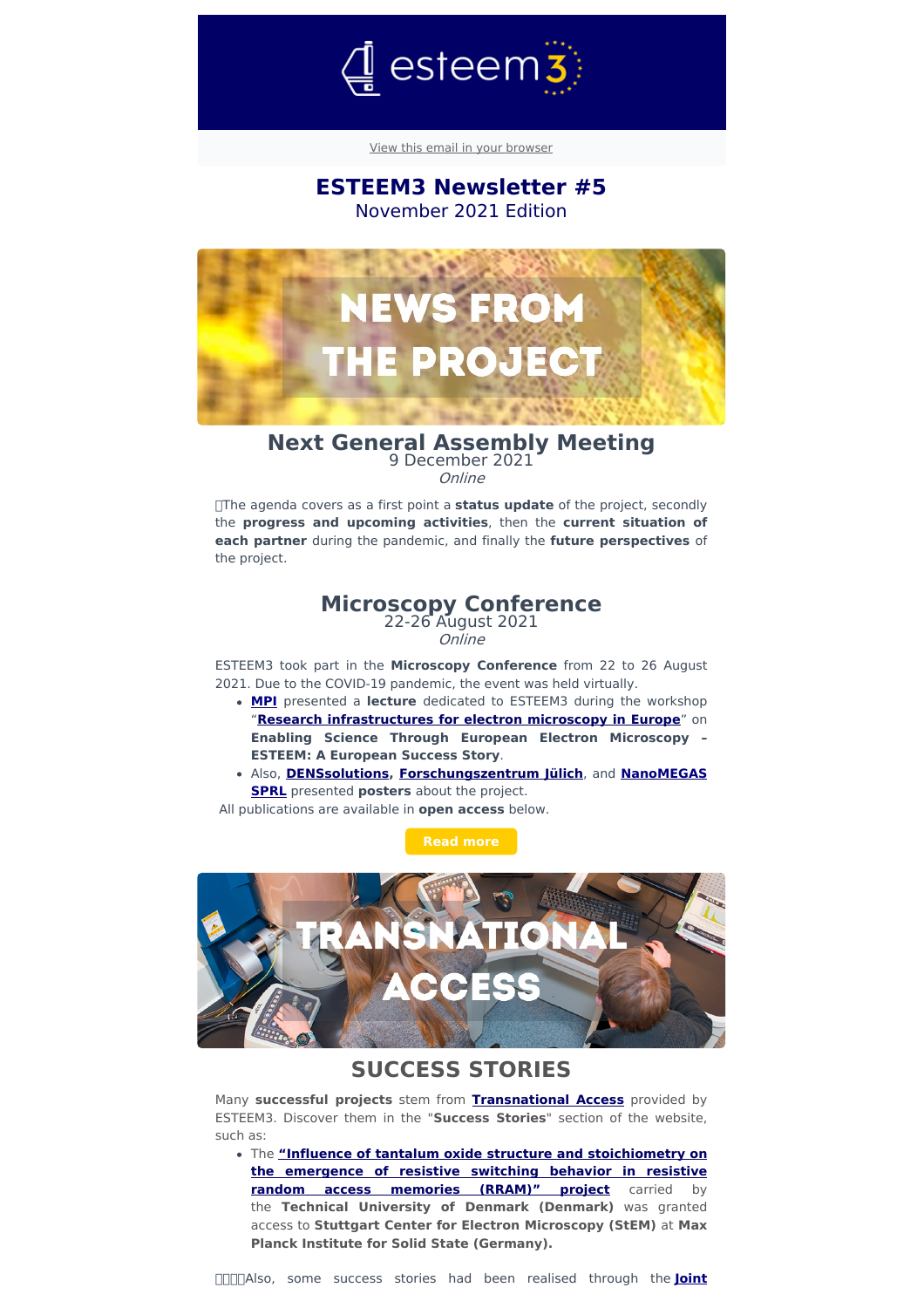#### **Research [Activities](https://www.esteem3.eu/research?utm_source=sendinblue&utm_campaign=ESTEEM3%20Newsletter%205%20%20-%20November%202021%20Edition&utm_medium=email)**:

The **[LiberTEM](https://www.esteem3.eu/news?backRef=86&news=JRA_Success_Stories_LiberTEM&utm_source=sendinblue&utm_campaign=ESTEEM3%20Newsletter%205%20%20-%20November%202021%20Edition&utm_medium=email) project** by the **Ernst Ruska-Centre for Microscopy and Spectroscopy** in **Forschungszentrum Jülich (Germany)** works towards **standardized interfaces** for **high-throughput distributed live data processing** in order to **make microscopy using advanced high-performance computational methods** as intuitive, interactive, and easy to use as conventional microscopy.

**Find out [more](https://www.esteem3.eu/success-stories?utm_source=sendinblue&utm_campaign=ESTEEM3%20Newsletter%205%20%20-%20November%202021%20Edition&utm_medium=email)**



## **Interview of Dr. Hugo Pérez from DENSsolutions**

**Dr. Hugo Pérez** is the **Chief Technology Officer** at **[DENSsolutions](http://denssolutions.com/?utm_source=sendinblue&utm_campaign=ESTEEM3%20Newsletter%205%20%20-%20November%202021%20Edition&utm_medium=email)**, a leading company in the field of **in situ electron microscopy**. In this interview, he will explain his **background,** his **role** and **views** about ESTEEM3 from an industrial perspective.



# **Quantitative Electron Microscopy <sup>2022</sup> - School of TEM Quantitative Techniques** 8-20 May 2022

Port Bacarès, France

Organised in the frame of ESTEEM3 by the **CNRS-CEMES Toulouse** and **CNRS-LPS Orsay**, the **5 th edition** of the **Quantitative Electron Microscopy** (**QEM**) will take place in **Port Bacarès** in **France**, from **8** to **20 May 2022**. The program is still under construction but some **lectures** and **speakers** are already confirmed: stay tuned!

As the amount of places is limited, **pre-registration is mandatory before the end of December 2021 [here](https://qem2021.sciencesconf.org/registration?utm_source=sendinblue&utm_campaign=ESTEEM3%20Newsletter%205%20%20-%20November%202021%20Edition&utm_medium=email)**.